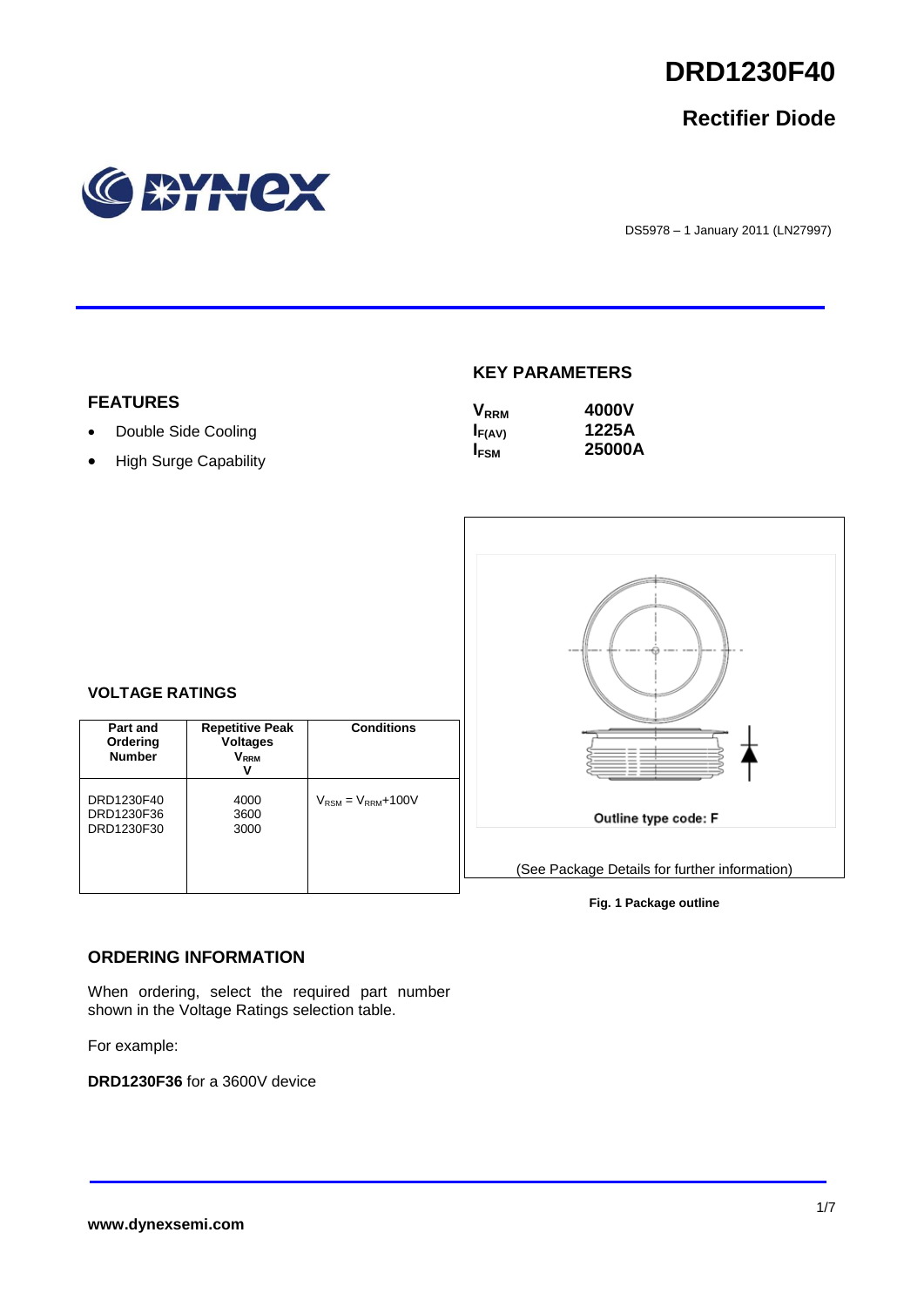

## **CURRENT RATINGS**

#### **Tcase = 75°C unless stated otherwise**

| Symbol                                 | <b>Parameter</b>                     | <b>Test Conditions</b>   | Max. | <b>Units</b> |  |
|----------------------------------------|--------------------------------------|--------------------------|------|--------------|--|
| <b>Double Side Cooled</b>              |                                      |                          |      |              |  |
| $I_{F(AV)}$                            | Mean forward current                 | Half wave resistive load | 1594 | A            |  |
| $I_{F(RMS)}$                           | <b>RMS</b> value                     | ۰                        | 2504 | A            |  |
| lF.                                    | Continuous (direct) on-state current | ۰                        | 2295 | A            |  |
| <b>Single Side Cooled (Anode side)</b> |                                      |                          |      |              |  |
| $I_{F(AV)}$                            | Mean forward current                 | Half wave resistive load | 1144 | Α            |  |
| $I_{F(RMS)}$                           | <b>RMS</b> value                     | ۰.                       | 1797 | A            |  |
| IF.                                    | Continuous (direct) on-state current |                          | 1553 | A            |  |

#### **Tcase = 100°C unless stated otherwise**

| Symbol                                 | <b>Parameter</b>                     | <b>Test Conditions</b>   | Max. | <b>Units</b> |  |
|----------------------------------------|--------------------------------------|--------------------------|------|--------------|--|
| <b>Double Side Cooled</b>              |                                      |                          |      |              |  |
| $I_{F(AV)}$                            | Mean forward current                 | Half wave resistive load | 1225 | A            |  |
| $I_{F(RMS)}$                           | <b>RMS</b> value                     | ۰                        | 1923 | A            |  |
| IF.                                    | Continuous (direct) on-state current | ۰                        | 1720 | A            |  |
| <b>Single Side Cooled (Anode side)</b> |                                      |                          |      |              |  |
| $I_{F(AV)}$                            | Mean forward current                 | Half wave resistive load | 820  | A            |  |
| I <sub>F(RMS)</sub>                    | <b>RMS</b> value                     |                          | 1287 | A            |  |
| IF                                     | Continuous (direct) on-state current | -                        | 1050 | A            |  |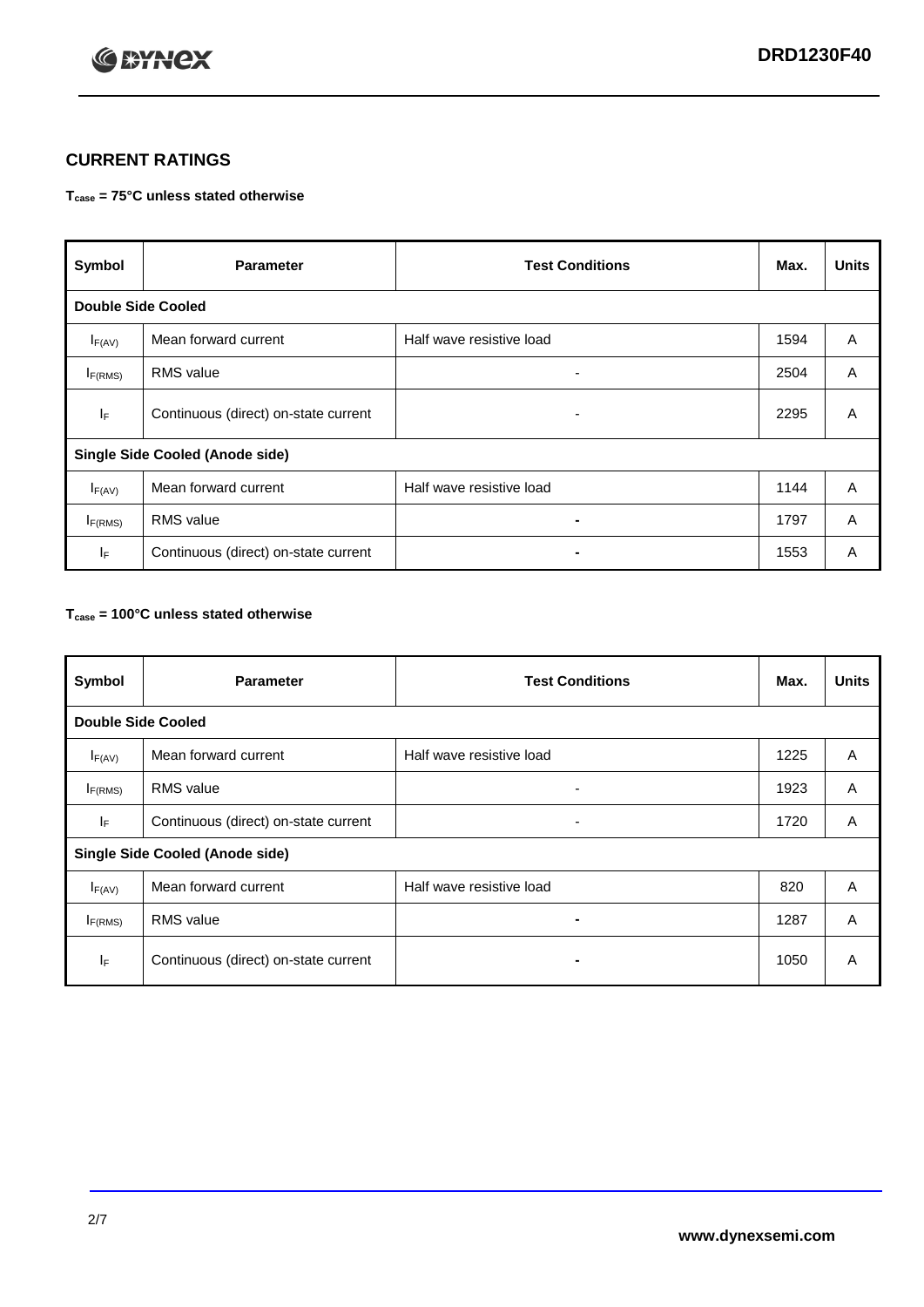

## **SURGE RATINGS**

| Symbol      | <b>Parameter</b>                        | <b>Test Conditions</b>                            | Max.  | <b>Units</b>      |
|-------------|-----------------------------------------|---------------------------------------------------|-------|-------------------|
| <b>IFSM</b> | Surge (non-repetitive) on-state current | 10ms half sine, $T_{\text{case}} = 150^{\circ}$ C | 20.0  | kA                |
| $l^2t$      | $I2t$ for fusing                        | $V_R = 50\% V_{RRM} - \frac{1}{4}$ sine           | 2.0   | MA <sup>2</sup> s |
| <b>IFSM</b> | Surge (non-repetitive) on-state current | 10ms half sine, $T_{\text{case}} = 150^{\circ}$ C | 25.0  | kA                |
| $l^2t$      | $l^2$ t for fusing                      | $V_R = 0$                                         | 3.125 | $MA2$ s           |

## **THERMAL AND MECHANICAL RATINGS**

| Symbol                         | <b>Parameter</b>                      | <b>Test Conditions</b>   |             | Min.                     | Max.  | <b>Units</b> |
|--------------------------------|---------------------------------------|--------------------------|-------------|--------------------------|-------|--------------|
| $R_{th(j-c)}$                  | Thermal resistance - junction to case | Double side cooled       | DC          |                          | 0.022 | °C/W         |
|                                |                                       | Single side cooled       | Anode DC    |                          | 0.038 | °C/W         |
|                                |                                       |                          | Cathode DC  |                          | 0.052 | °C/W         |
| $R_{th(c-h)}$                  | Thermal resistance – case to heatsink | Clamping force 19.5kN    | Double side | ٠                        | 0.004 | °C/W         |
|                                |                                       | (with mounting compound) | Single side | ٠                        | 0.008 | °C/W         |
| $T_{\rm\scriptscriptstyle VI}$ | Virtual junction temperature          | On-state (conducting)    |             | $\overline{\phantom{a}}$ | 160   | °C           |
|                                |                                       | Reverse (blocking)       |             | $\overline{\phantom{a}}$ | 150   | °C           |
| $T_{\text{stg}}$               | Storage temperature range             |                          |             | $-55$                    | 175   | °C           |
| $F_m$                          | Clamping force                        |                          |             | 18                       | 22    | kN           |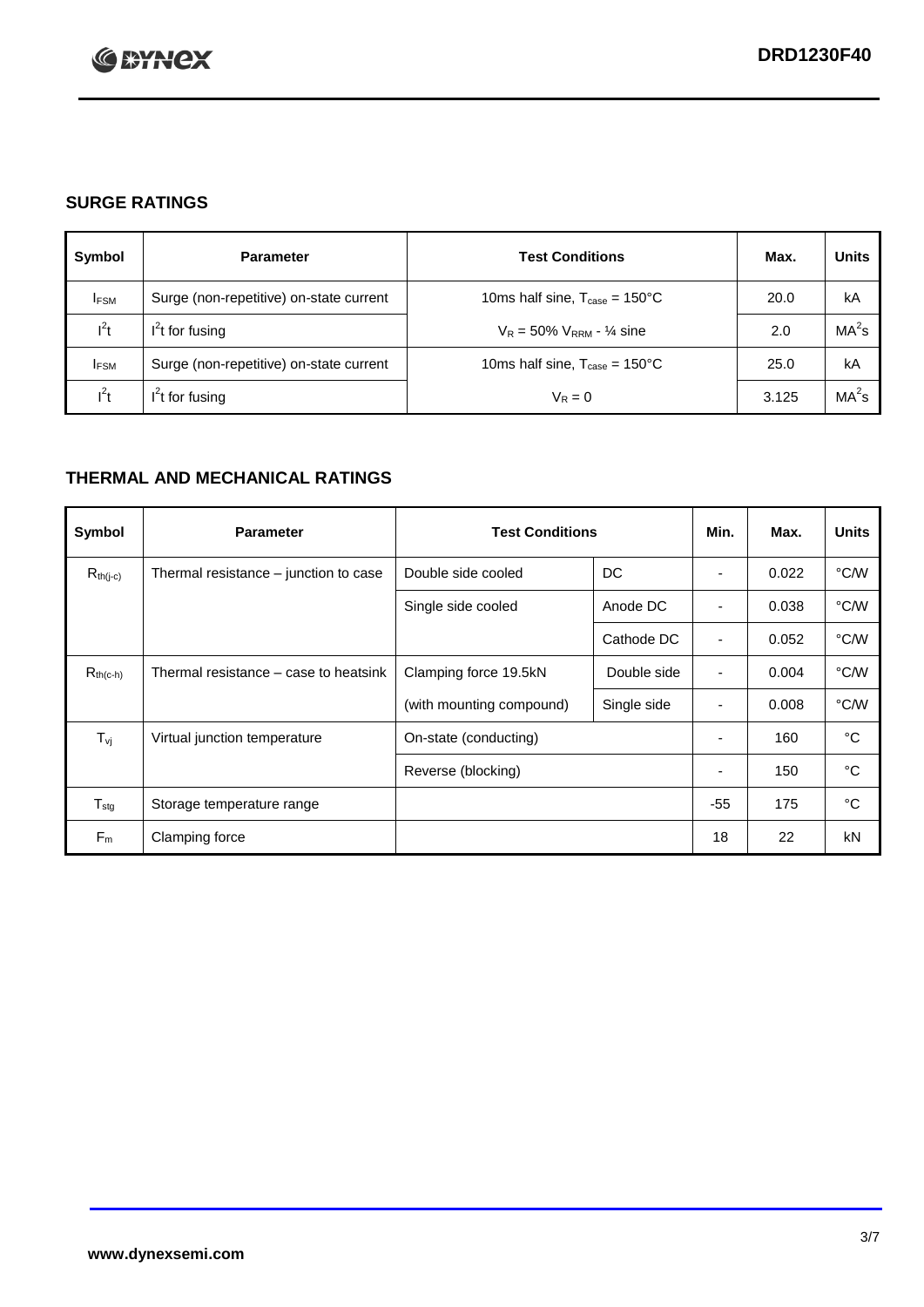

## **CHARACTERISTICS**

| Symbol         | <b>Parameter</b>              | <b>Test Conditions</b>                          | Min.                     | Max. | <b>Units</b> |
|----------------|-------------------------------|-------------------------------------------------|--------------------------|------|--------------|
| $V_{FM}$       | Forward voltage               | At 3400A peak, $T_{\text{case}} = 25^{\circ}C$  |                          | 1.6  | V            |
| <b>I</b> RM    | Peak reverse current          | At $V_{RRM}$ , $T_{case} = 150^{\circ}C$        | -                        | 75   | mA           |
| $Q_{\rm S}$    | Total stored charge           | $I_F = 2000A$ , dl <sub>RR</sub> /dt = 3A/µs    |                          | 3500 | μC           |
| $I_{rr}$       | Peak reverse recovery current | $T_{\text{case}} = 150^{\circ}$ C, $V_R = 100V$ |                          | 110  | A            |
| $V_{TO}$       | Threshold voltage             | At $T_{vi}$ = 150 $^{\circ}$ C                  | $\overline{\phantom{0}}$ | 0.82 | V            |
| $r_{\text{T}}$ | Slope resistance              | At $T_{vi}$ = 150°C                             | ۰                        | 0.29 | $m\Omega$    |

#### **CURVES**





 $V_{TM} = A + BIn (I_T) + C.I_T + D.\sqrt{I_T}$ 

 $V_{TM}$  **EQUATION** Where  $A = 0.658789$  $B = -0.01706$ <br>C = 0.000194  $D = 0.010358$ these values are valid for T<sub>i</sub> = 150°C for I<sub>F</sub> 500A to 5000A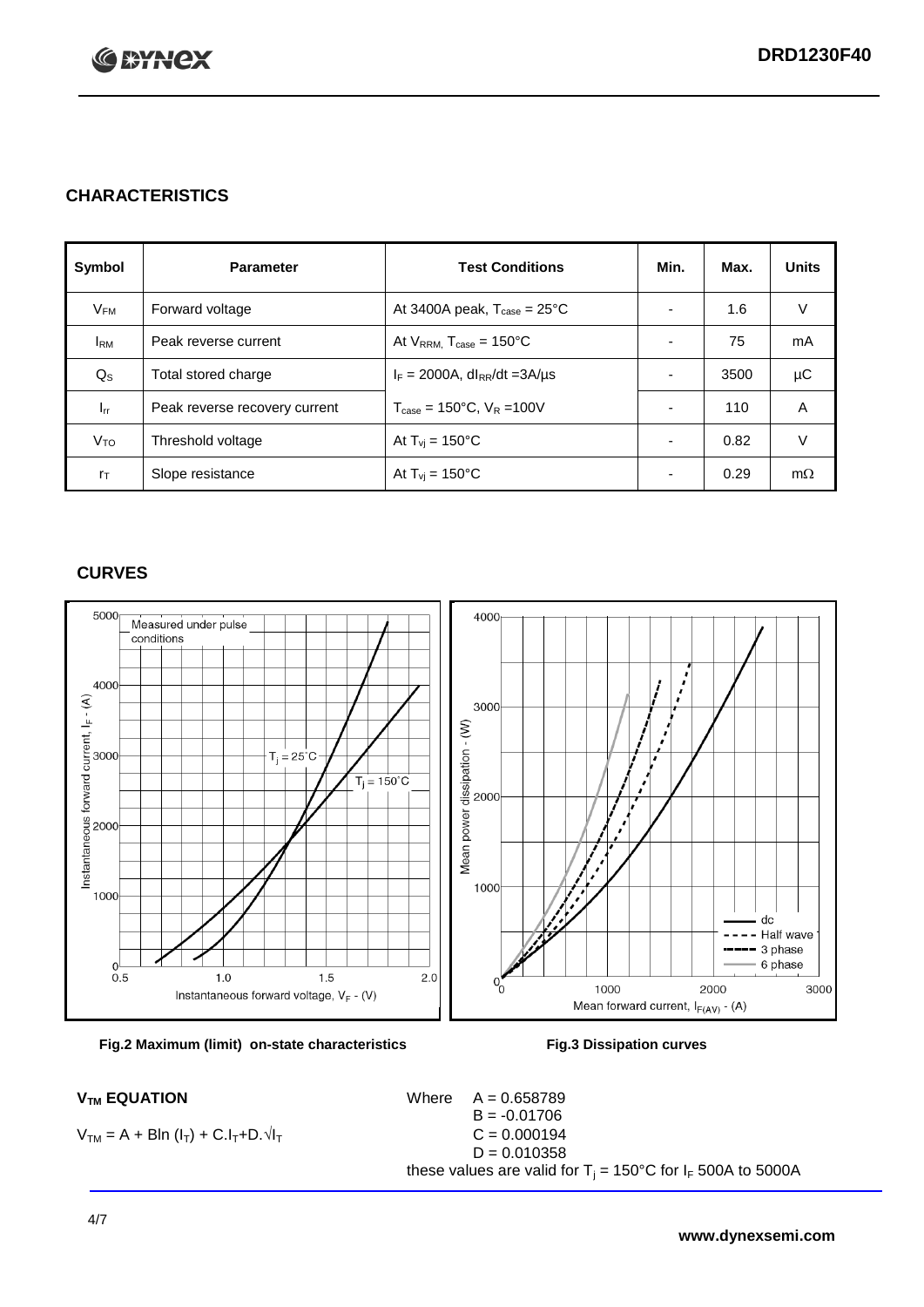



**(with 50% VRRM at Tcase 150°C)**

**junction to case**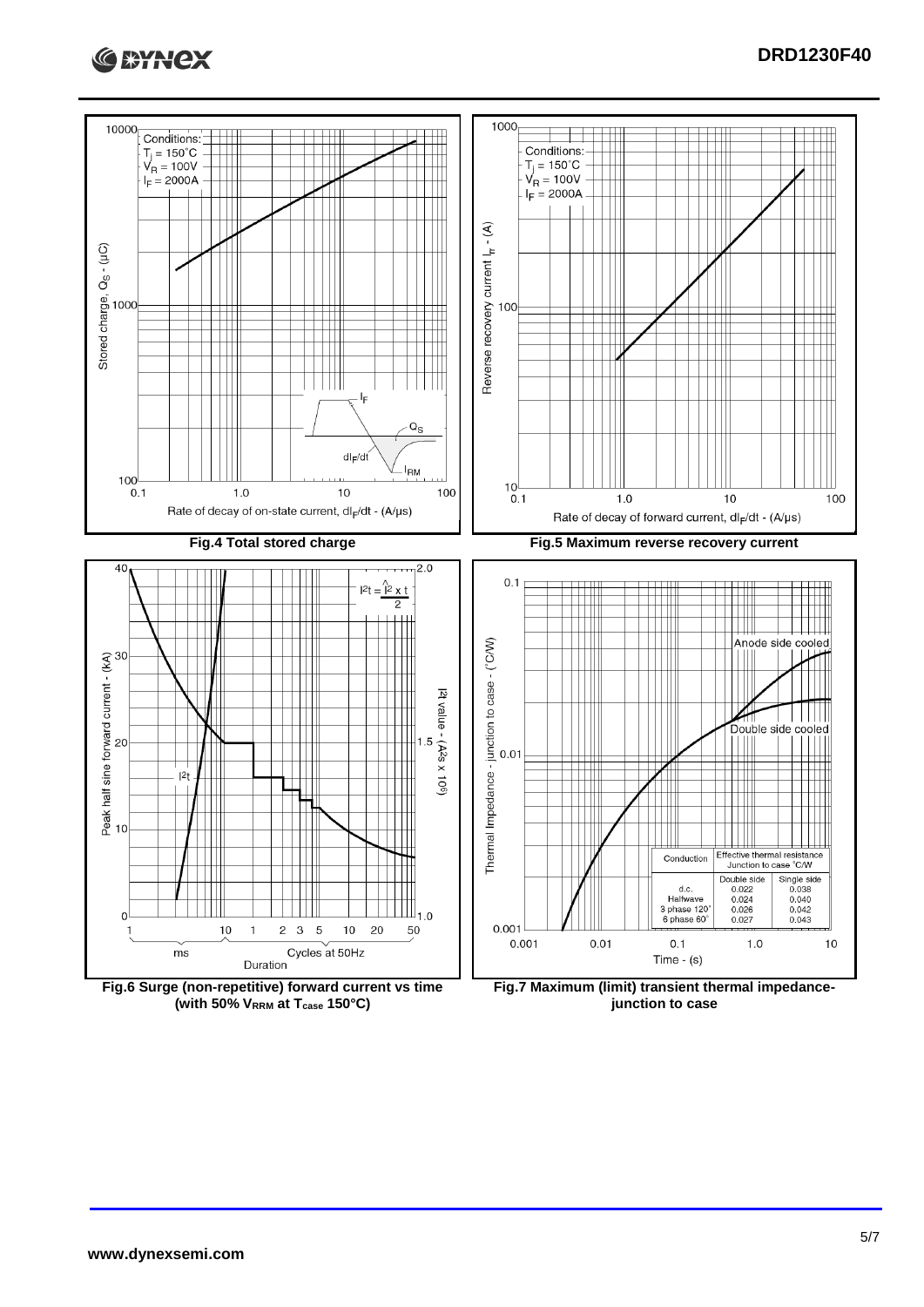

## **PACKAGE DETAILS**

For further package information, please contact Customer Services. All dimensions in mm, unless stated otherwise. DO NOT SCALE.



### **Note:**

Some packages may be supplied with gate and or tags.